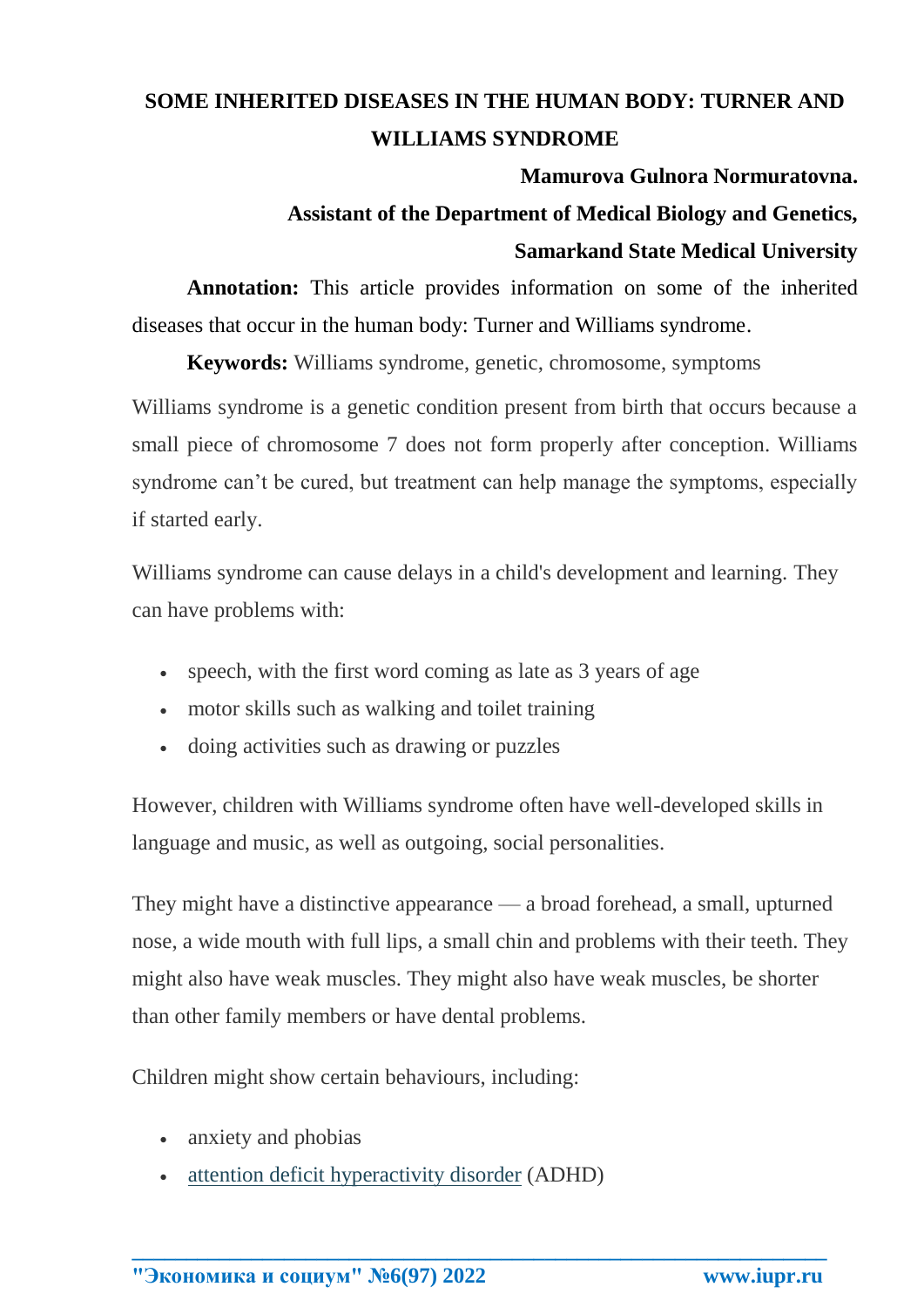- being very friendly and trusting strangers
- not having inhibitions, difficulty reading social cues
- having lots of tantrums

People with Williams syndrome are likely to develop health problems in later life, including problems with their heart, thyroid gland, diabetes, vision or hearing, or too much calcium in their blood.

Williams syndrome is diagnosed by observing and examining the child and also by using genetic testing. A doctor may notice the distinctive physical features, heart problems and developmental delay, and then use genetic testing to confirm the diagnosis.

## Living with Williams syndrome

There is no cure for Williams syndrome and treatment focuses on managing each child's symptoms.

Early intervention is important in order to get the right support. If you have a child with the condition, this will usually include your child seeing a mix of health professionals such as [paediatricians,](https://www.healthdirect.gov.au/what-do-paediatricians-do) [speech](https://www.healthdirect.gov.au/speech-pathology)  [pathologists,](https://www.healthdirect.gov.au/speech-pathology) [physiotherapists](https://www.healthdirect.gov.au/physiotherapy) and [occupational therapists.](https://www.healthdirect.gov.au/occupational-therapy)

## Williams syndrome and adult life

People with Williams syndrome can live active and fulfilling adult lives. Some people will find paid work, and some will be able to live semi-independently.

## Resources and support

[Williams Syndrome Australia](http://www.williamssyndrome.org.au/index.php) has a range of information and useful resources.

In Australia, some states have specific support groups for people with Williams syndrome, their families and carers.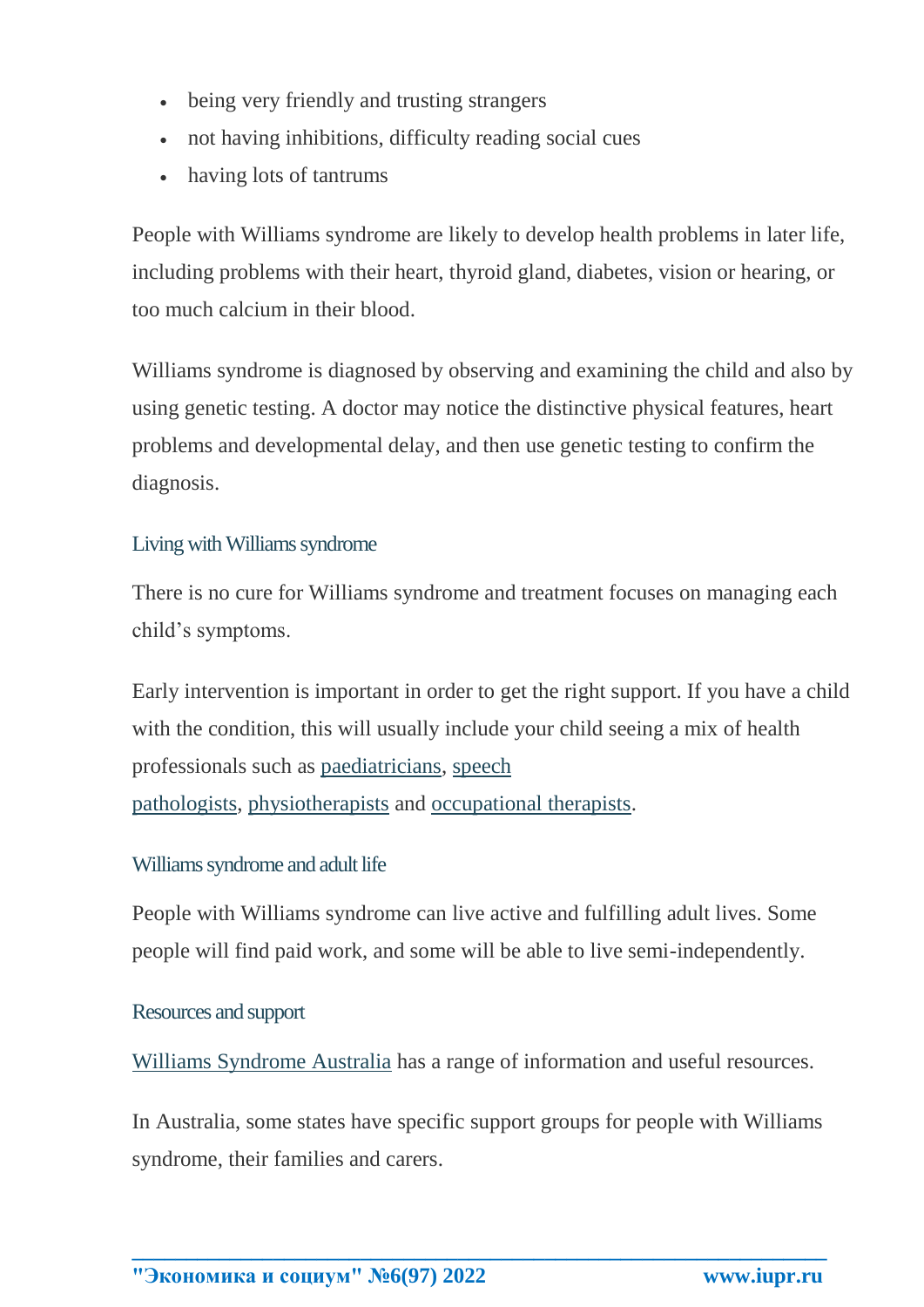The [Raising Children Network](https://raisingchildren.net.au/disability/services-support/services/disability-services) can help you understand how to use the health and disability service system.

You might be able to get financial support through the [NDIS.](https://www.ndis.gov.au/)

Visit our [genetic disorders guide](https://www.healthdirect.gov.au/guide-to-genetic-disorders) to learn more about genes, types of genetic disorders and where to go for help and more information.

Turner syndrome is a genetic disorder that affects approximately 25 to 50 in every 100,000 girls born each year. It is also known as 45,X, monosomy X and Ullrich-Turner syndrome. It does not affect men or boys.

Normally, a female has 2 X chromosomes in each cell. Turner syndrome occurs when all or part of one X chromosome is missing. This is also known as monosomy. It can affect development before and after birth.

#### Turner syndrome symptoms

Girls and women who have Turner syndrome are affected in different ways. The main features of Turner syndrome are being short stature and having infertility (due to underdeveloped ovaries).

Girls with Turner syndrome might also have some or all of the following problems:

- difficulty feeding in infancy
- problems with hearing or eyesight
- problems with coordination
- puffiness of the hands and feet
- slower sexual development
- problems with the [heart,](https://www.healthdirect.gov.au/heart-and-cardiovascular-conditions) liver or kidneys

## Turner syndrome diagnosis

Turner syndrome might be suspected due to symptoms, but the diagnosis needs to be confirmed by genetic testing. It is possible to test for Turner syndrome before a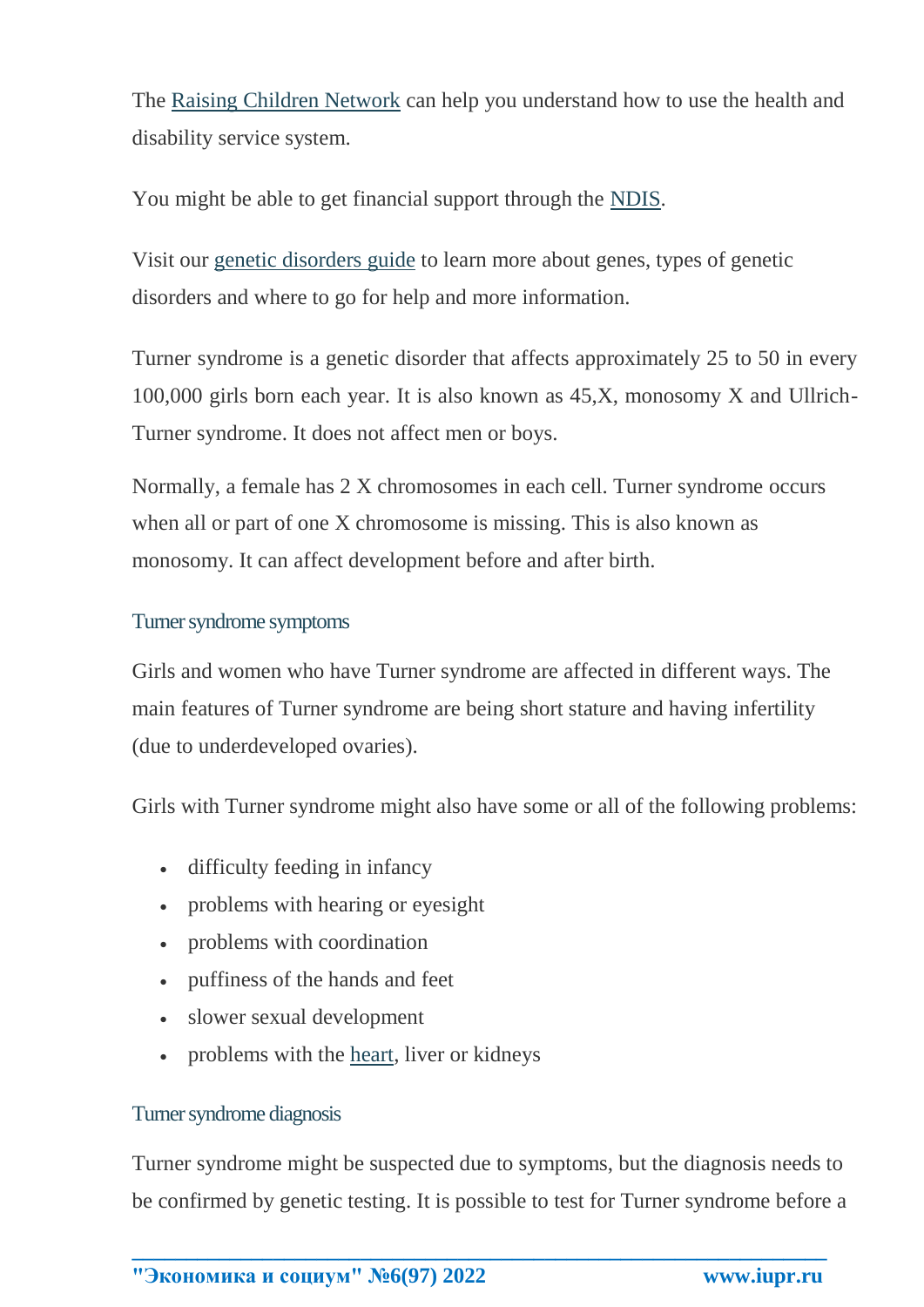baby is born if the [ultrasound](https://www.healthdirect.gov.au/ultrasound) or other prenatal tests show signs of Turner syndrome.

Sometimes a girl can have Turner syndrome and not have the condition diagnosed until childhood or puberty.

## Living with Turner syndrome

Someone who has been diagnosed with Turner syndrome will need to have medical checks to make sure they are staying healthy and will need hormones to replace those that normally come from the ovaries.

If a woman with Turner syndrome wants to have children, she will probably need some help with her fertility.

Turner syndrome increases the risk of some other medical conditions such as:

- [coeliac disease](https://www.healthdirect.gov.au/coeliac-disease) or gluten intolerance
- bowel diseases
- [diabetes](https://www.healthdirect.gov.au/diabetes)
- [low thyroid hormone](https://www.healthdirect.gov.au/hypothyroidism)
- [osteoporosis](https://www.healthdirect.gov.au/osteoporosis)
- hearing loss

Doctors may want to check for these conditions.

Someone with Turner syndrome may have some mild learning difficulties, and may require some extra help.

However, most women and girls with Turner syndrome have normal intelligence and a normal lifespan.

Learn more here about the [development and quality assurance of healthdirect](https://www.healthdirect.gov.au/about-our-content)  [content.](https://www.healthdirect.gov.au/about-our-content)